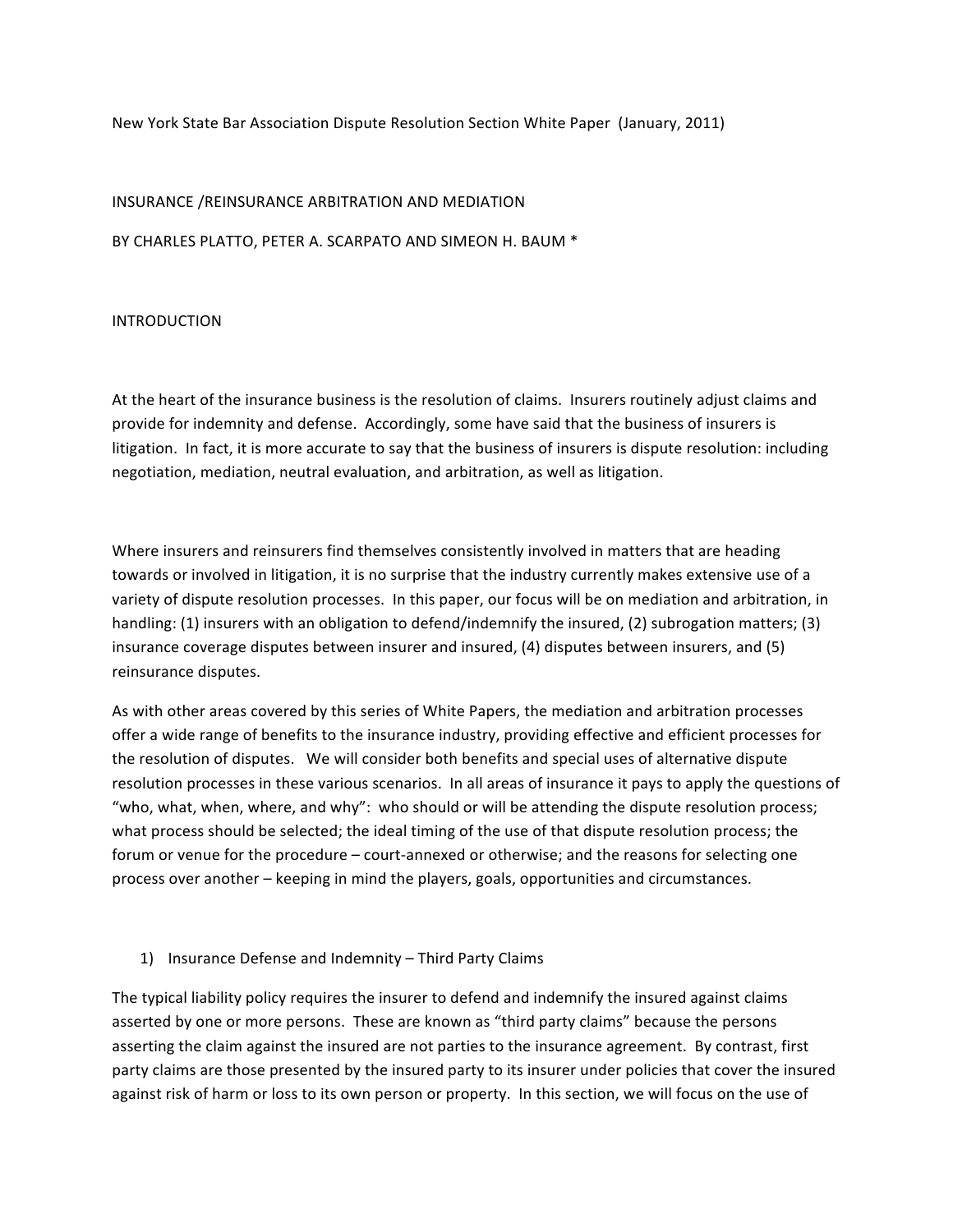alternative dispute resolution processes for third party claims. Third party coverage is offered in a wide range of areas, including, inter alia: automobile, homeowners, commercial general liability, professional liability (also known as Error & Omissions), Directors & Officers, employment practices liability, and products liability insurance.

Arbitration is used in a number of arenas for the resolution of third party claims, including automobile no-fault cases, small claims and civil court matters, and for certain Workers Compensation<sup>1</sup> claims. Arbitration, for these and commercial matters, can be an effective means of obtaining a decision from a neutral without going through a trial. Mediation is frequently used across the board for third party claims, both privately and through court-annexed panels. Mediation vests control in the parties, offering an informal, flexible and inexpensive process, with resolutions tailored for and by the parties. Mediation's popularity is reinforced by the benefit derived from a neutral who can keep parties and counsel engaged in constructive dialogue, and from the fact that there tend to be no pre-dispute arbitration clauses running between third party claimants and the insured.

There has been much discussion on "when" - the ideal timing for holding a mediation. As a general rule, the sooner one mediates the better. This enables the insurer to take funds that would otherwise be used in the defense of a claim and instead contribute them to the settlement pot. The sooner a dispute is resolved, the less parties will harden in their positions, and the less there will be a build up of emotion and resentment (not only by parties but also by counsel). Early resolution lessens the sunk cost phenomenon, in which parties and counsel who have invested time and expense hold out for a better return on investment – making it harder to settle a case. Another consideration that impacts timing is the need to develop information. Parties might feel a need to conduct an Independent Medical Examination, do destructive testing, nail down certain testimony in a deposition, test legal theories with a motion to dismiss or for summary judgment, or obtain an expert's report. At each juncture there is a balancing test of whether the information to be gained will offset the benefit of settling before the outcome is known. Conversely, its pursuit might, hydra-like, simply lead to additional questions, uncertainty, cost, and hardening of positions. Certain parties observe that "the heat of the trial melts the gold," and prefer to wait until they are at the courthouse steps – or even with an appeal pending – before conducting a mediation. Frankly, mediation can be useful at any stage. It is our view, however, that the earlier done, the better. In all instances, good judgment dictates giving serious consideration to the timing question.

 $1$  Workers' Compensation insurers may initiate subrogation arbitrations to recover payments of health benefits from third parties if the defendant companies or their insurers and the subrogated insurer are parties to a Special Arbitration Agreement. In addition, persons involved in the administration or determination of Workers' Compensation benefits hearings may also arbitrate their own claims. See, NY Workers Compensation Law, Section  $20.2.$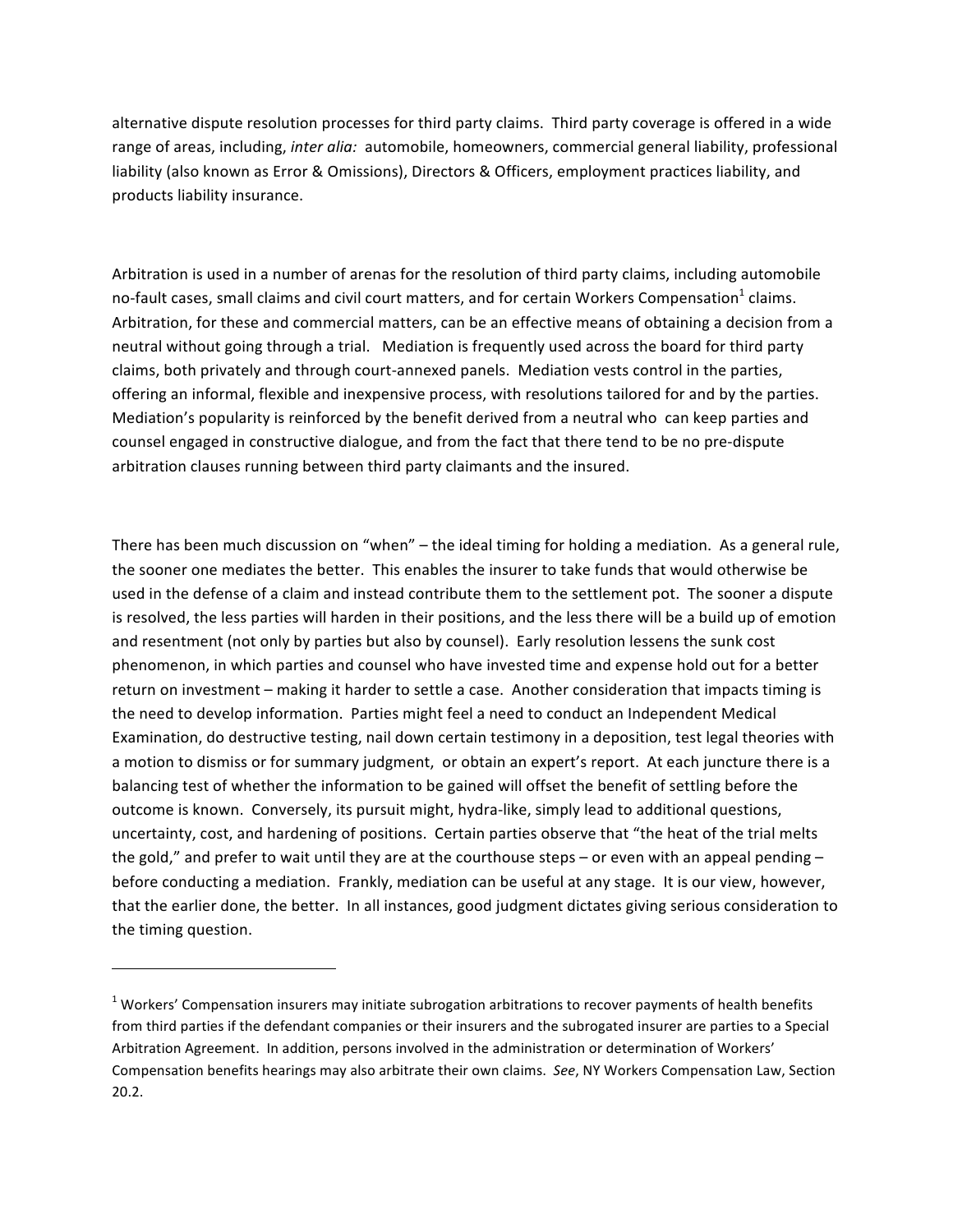In order most effectively to utilize the mediation or arbitration process where an insurer is involved, perhaps the most significant of our questions is "who is involved and what role should the insurer play?" It is critical to be sure that the proper parties are engaged in deciding to enter mediation, preparing for the mediation, and attending the mediation session. Whether it is an adjuster with responsibility for monitoring the case,<sup>2</sup> or a lawyer or other official of the claims department, the person involved should have a full appreciation of the way mediation or arbitration can be used effectively, full authority to resolve the matter, and sufficient knowledge of the case and the issues to be appropriately involved in the process and make a reasoned decision. This means that the claims department should be actively engaged in evaluating the matter and reassessing reserves, and the person with full authority, ideally, should attend the mediation session. When dealing with a corporate claimant, it also means bringing the person with full settlement authority. If that claimant is an individual, say, with a personal injury claim, it might mean seeing that certain family members are also involved or, at least, on board. It pays for claims adjusters and counsel on both sides to educate themselves well on negotiation strategy and techniques and on the nature and role of the mediator, so that they can take full advantage of the opportunities presented by using the mediation process. In addition to persons with authority, experts or persons familiar with certain facts may be helpful to have present at a mediation. Of course, a mediation is not a hearing, but the presence of these people might aid the parties in coming to a common understanding of the facts and adjust their assessment of the matter. In all instances, the best prepared attendees should be cautioned to maintain an open mind so that they get the full benefit of the mediation process, including the capacity to learn and make adjustments in accordance with reality.

The "what" and "why" of mediation include using a neutral party to help all involved conduct a constructive dialogue, getting past many of the snags that arise with traditional positional bargaining. The mediator can help cut through posturing and can keep people on course. When a large demand or tiny offer threatens to end negotiations, the mediator is the glue keeping people in the process,

\$\$\$\$\$\$\$\$\$\$\$\$\$\$\$\$\$\$\$\$\$\$\$\$\$\$\$\$\$\$\$\$\$\$\$\$\$\$\$\$\$\$\$\$\$\$\$\$\$\$\$\$\$\$\$\$\$\$\$\$

 $2^2$  A number of people are ordinarily involved in handling claims presented to an insurer. Chief among them is the insurer's claims department or claims handling unit. This can be a group within the insurer and can also involve outside adjusters or third party administrators. Claims handlers are involved from the moment notice of a claim is received, through initial efforts to assess and possibly adjust a claim, and through all stages of litigation. The claims group triggers the issuance of any letter to the insured accepting the claim, assuming the defense but reserving rights to deny coverage. Claims appoints or approves counsel to handle the defense; sets reserves for the risk; and monitors the defense of a case. Moreover, claims evaluates case strengths and weaknesses, assessing liability and damages, and ultimately determines whether and under what terms to settle the claim. Other key players are counsel who are appointed to defend and must routinely report to the insurer; any counsel separately responsible for coverage questions; and, of course, the insured, who owes a duty of cooperation to the insurer. On the other side of the equation tend to be the claimant and claimant's counsel.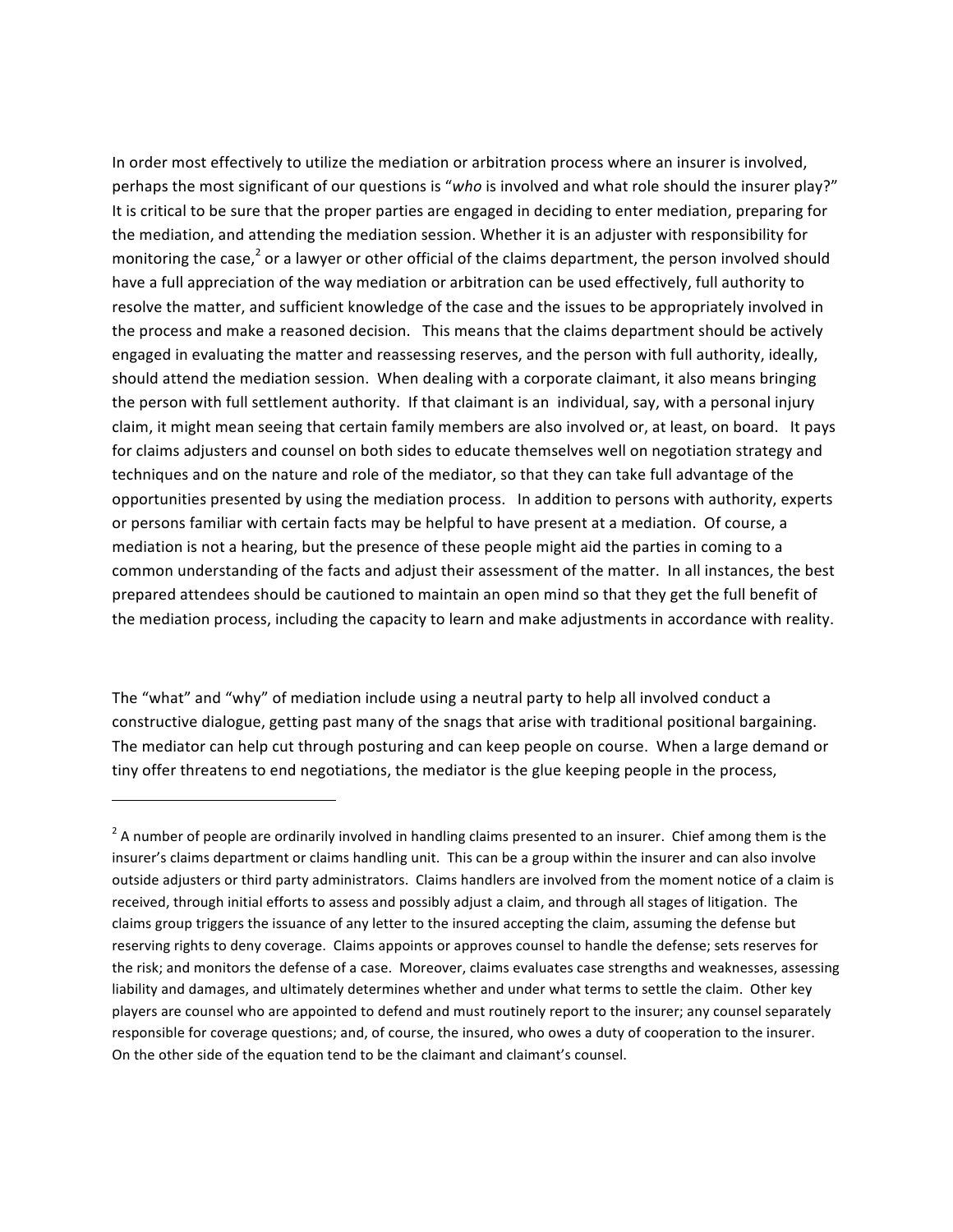encouraging them to stick with it and reach the goal of resolution. The mediator can help counsel and parties understand legal risks that "advocacy bias" might blind them to, help them develop information that is key to assessing and resolving the matter, and help them as they make their bargaining moves. While some cases involve claims for damages which one party believes can best and most favorably be resolved by a jury and others involve a legal issue which call for a judicial resolution, the vast majority of claims and litigations, particularly involving insured matters, are ultimately resolved by settlement. A mediation can fast forward the camera, truncating procedures and shrinking costs, by bringing about the inevitable settlement much sooner. Claims adjusters, risk managers, and counsel are well advised to consider the myriad benefits of mediation listed in the general introduction – the "why" – at the commencement of a matter, so that they can make an informed choice of process – the "what" – initially and reevaluate process choices throughout the course of handling the claim.

Development of information needed for an informed settlement decision can, in fact, be expedited through the use of mediation in the third party claim context. Rather than awaiting depositions or extensive document production, parties can use mediation to conduct truncated disclosure -- getting the information that is most essential to the resolution decision. Good use and development of information is critical to taking full advantage of mediation in the insurance context. Prior to the mediation session, it is good practice for the insurer's team to assess damages and liability and develop a good sense of the reserve for the case. This can include obtaining expert reports, appraisals, photographs or other key information. Pre-mediation conference calls can facilitate interparty disclosures that will provide parties with information needed to prepare or to conduct a meaningful discussion when they arrive at the mediation session. It is also valuable to help the mediator get current with information in the form of pre-mediation conference calls and written submissions, with exhibits. Further useful disclosures for the benefit of the parties can occur in the confidential mediation session, enabling parties to adjust their views and assessment of damages and liability. Even if the matter does not settle at the first mediation session, information can be further developed thereafter bringing the matter to resolution.

Additional points to keep in mind include the potential for conflicts or different interests or priorities between the insured and the primary and excess carriers and reinsurers. Also, insurance policies historically placed the burden of a complete defense on the primary carrier regardless of limits. While this is still the case in an automobile policy or an occurrence-based commercial general liability policy, a variety of claims made and specialized policies may provide for defense costs to be deducted from and be subject to the limits of coverage. Additionally, the claim may exceed the limits of primary coverage and impact excess coverage and/or the primary coverage may be typically reinsured in whole or in part. These may be important practical factors to keep in mind in evaluating the "who, what, when, where and why" of mediations and arbitrations in insured matters.

In sum, the insurer, parties, and counsel should be proactive in addressing our journalist's questions – and in developing, exchanging, and analyzing information – so that a mediation can be held at an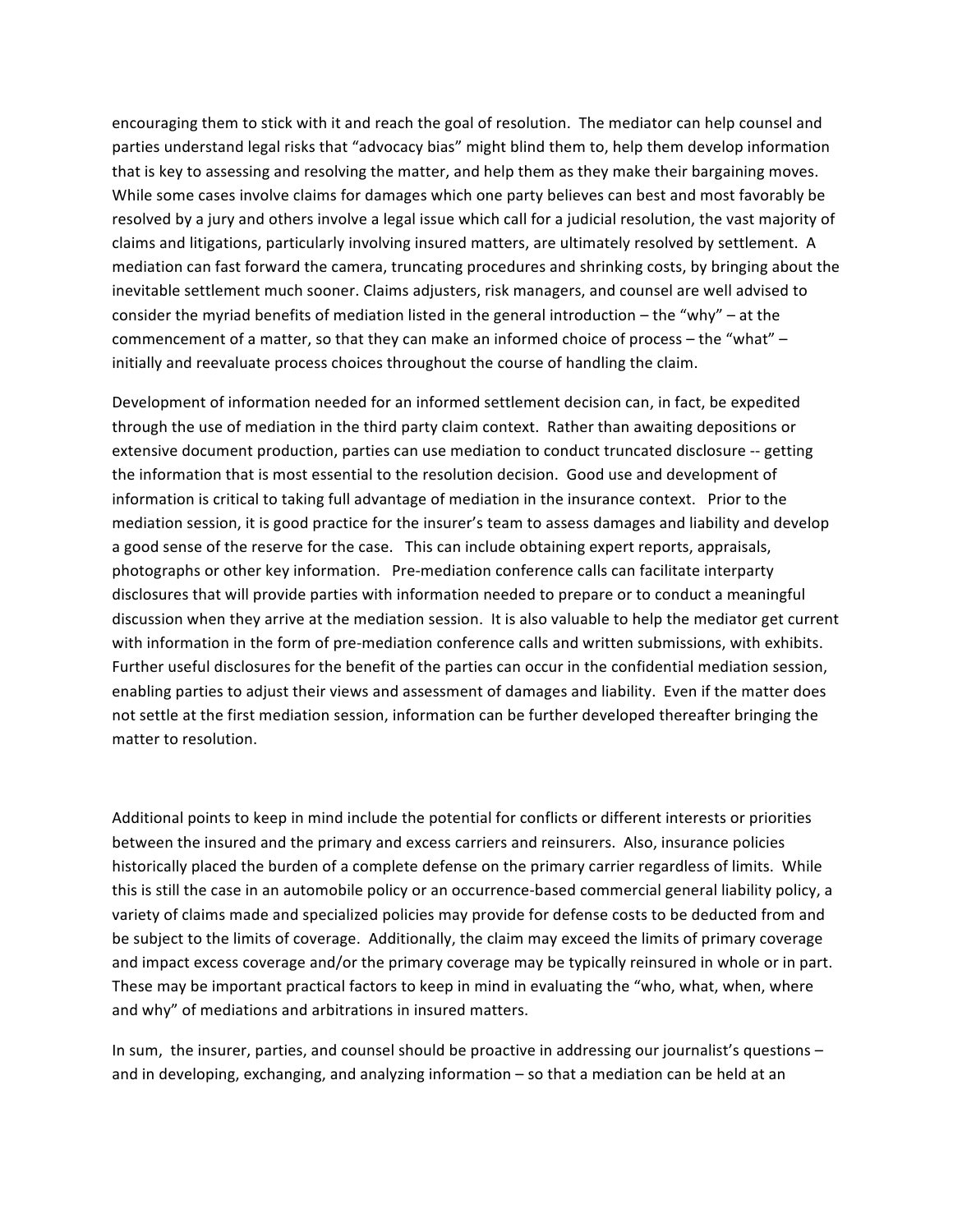appropriately early stage – and indeed, if not initially resolved, in pursuing further mediation as the case evolves.

Box Insert-Case Study: The Multi-Party Subrogation Claim

Have you ever participated in a negotiation or mediation involving multiple defendants, each pointing the finger at another? In the third party insurance world, this is a frequent occurrence. Often, counsel or claims adjusters will enter a negotiation with a predetermined percentage which they believe their company should bear relative to the other defendants. Moreover, they have set views on the percentage responsibility the other parties should bear as well - particularly party X, whom they deem to be the chief target, or party Y, who was in a position similar to their own insured's. The latter scenario can generate feelings among professionals not unlike sibling rivalry.

In one case involving a construction site with twelve defendants, the mediator used an approach he calls the consensus based risk allocation model. This approach was undertaken with the recognition that, sometimes, shifting from percentages to hard dollars, and getting people to focus on their own pot rather than the other defendants', is a good way to move from stalemate to progress. First the mediator conducted an initial joint session and one or more caucuses (private, confidential meetings with fewer than all parties) in which he got a good sense of what the Plaintiff would need to settle the case. Then he held some caucuses with the entire group of defendants and subgroups of defendants in which the mutual finger pointing became apparent. To address this problem, the mediator held a series of caucuses with each of the defendants. In each caucus he asked the same set of questions: do you think plaintiff will win at trial, and, if so, how much? What percentage liability do you think will be allocated to each defendant? How much will it cost to try this case? Answers to these questions were recorded on an Excel spreadsheet, with a line for each defendant's answer, including columns for each defendant discussed.

When the interviews were completed, the mediator created different economic scenarios: (1) the average of the amount the plaintiff was predicted to win, with and without applying predicted defense costs, (2) the amount the mediator guessed the plaintiff would need to settle the case (the realism of which was assessed in light of the first set of numbers), and (3) amounts smaller than the projected settlement number which might serve as initial pots in making proposals to the plaintiff. The mediator then applied the average of all defendants' views of each defendant's relative liability to these economic scenarios. The result was a listing of dollar numbers allocated to each defendant for each economic scenario. The mediator then held a joint conference call with all defense counsel. He explained what he had done and inquired whether they would like to hear the outcome of this experiment. Not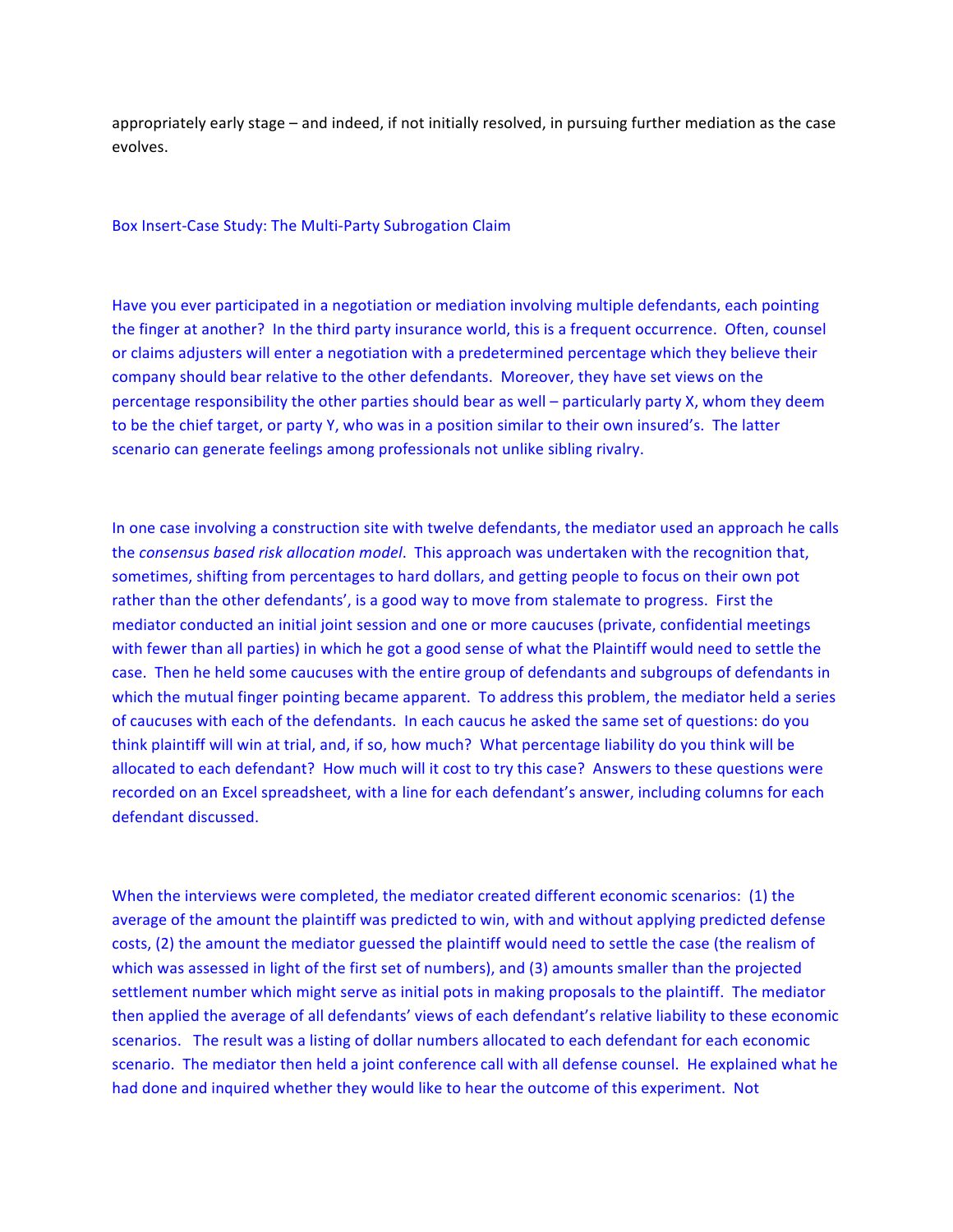surprisingly, all asked to hear the outcome and agreed to share with one another this information that had been derived from their private, confidential caucuses.

Essentially, the mediator presented to the defendants three packages for presentation to the plaintiff – an initial, a subsequent, and a final pot – identifying, by dollar figure only, each defendant's contribution to each of these three pots. As a result, a doable settlement path appeared in place of what had been a field of warring soldiers. Defendants got their approvals to each pot – one pot at a time – and the case settled. This is just one way mediation can help create productive order out of multi-party bargaining sessions in third party liability cases.

### Subrogation

Another area that has lately benefited from the use of mediation is subrogation. In subrogation matters, an insurer that has already paid a first party claim for a loss suffered by its insured stands in the shoes of that insured and seeks recovery of damages for that loss from third parties who caused the loss. Over the last decade or two, subrogation has risen in the insurance industry's regard as one of the three chief ways in which insurers gain funds, along with premiums and return on investments.

The same considerations that apply to the mediation of all third party claims apply here. Unique features include that plaintiff is a professional insurer, and, typically, insurers are involved on the defense side, as well. As a consequence, some of the emotional issues that might be generated by parties seeking recovery of damage or loss to their own personal or property are diminished. Negotiations can proceed on a steady course. Yet, special challenges also arise when professionals engage in strategic bargaining. See, for example, the multi-party finger pointing discussed in the inset above. Some certainty on the size and nature of the loss is gained where the claim has already been adjusted by the subrogated insurer, but other issues take center stage: if the insurer paid replacement value, should the defendants' exposure instead be limited to actual, depreciated value of the property? Were payments made for improvements, rather than losses? And, of course, questions on liability, causation and allocation among multiple parties remain. Mediators can be quite helpful in organizing these discussions, developing information, assisting in assessments of exposure, and helping multiple parties stay on track to reach a conclusion. Sometimes, the mediator's phone follow up after a first mediation session is the key to keeping the attention of multiple parties, with many other distracting obligations, focused on the settlement ball.

### 2) Insurance Coverage Disputes Between Insurer and Insured

Disputes can arise between the insurer and the insured in either the first party (e.g., property) or third party  $(e.q.,$  liability) context. Such disputes can be particularly complicated in the third party context where the insurer owes a duty to defend if there is any possibility of coverage for one or more claims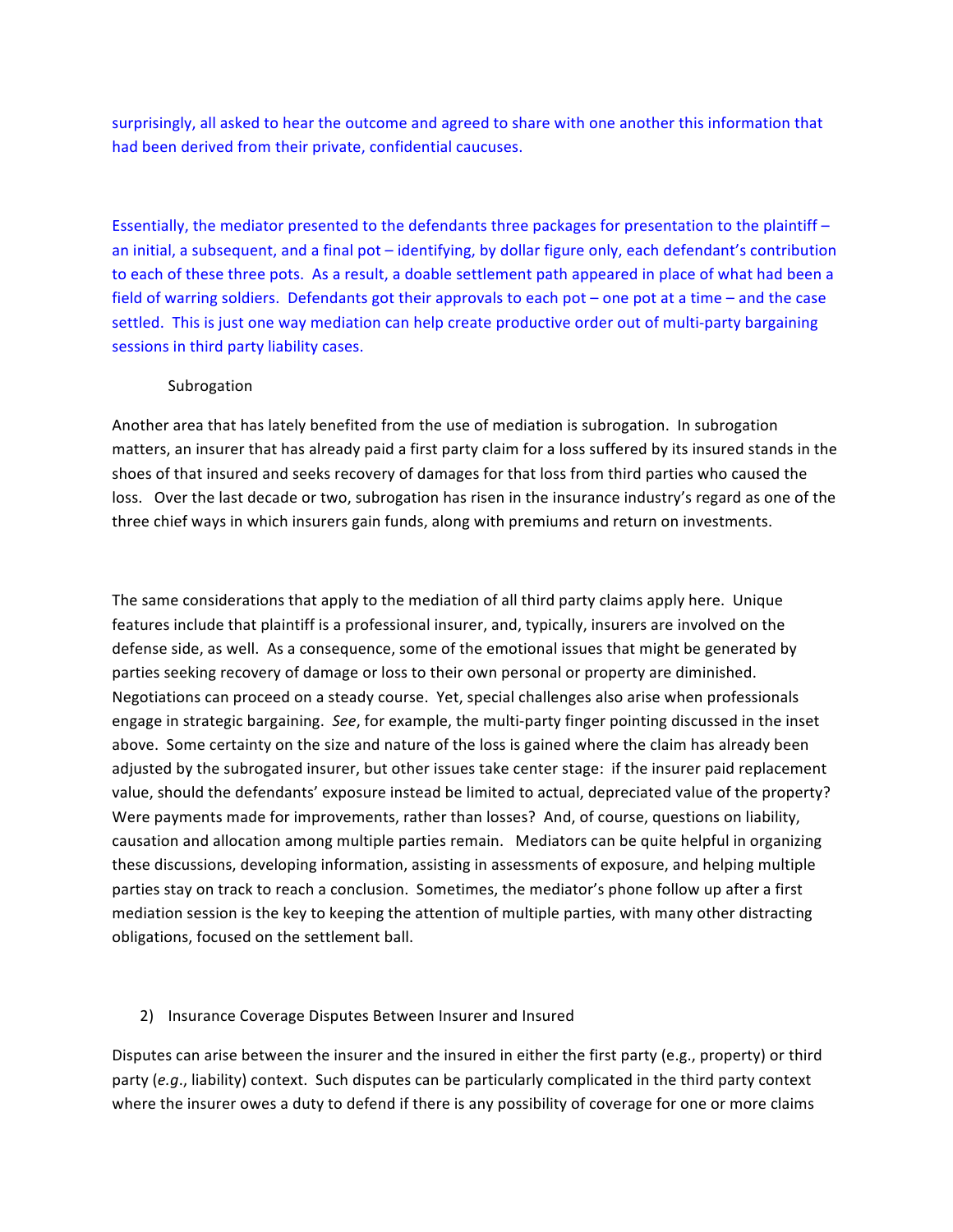even if the carrier has potential unresolved coverage defenses. In all events, the carrier owes a duty of good faith and fair dealing to the insured and may have to consider settlement offers within policy limits in third party claims even if coverage issues are unresolved. Similarly, in the first party context, although the defense obligation may not be present, the carrier does have an obligation to process claims in a fair and efficient manner.

Notwithstanding these complications and obligations, the carrier does have the right to deny coverage if it believes that the policy does not cover or excludes a claim, or the carrier may defend under a reservation of rights if it believes there is a possibility of coverage, especially if that possibility is dependent on the outcome of the underlying claim, e.g., was the conduct that gave rise to the claim intentional (not covered) or negligent (covered).

A typical way of raising and resolving insurer/insured coverage disputes (after the carrier sets forth its initial coverage position generally by letter) is by a declaratory judgment action. Such an action may be brought by the insurer or the insured. In some states, e.g., New Hampshire, a declaratory judgment action is required as a condition of denying coverage or requesting a denial.

As with all other disputes, insurance coverage disputes can be effectively resolved by mediation or arbitration (whether provided for in certain complex sophisticated insurance policies or voluntarily).

Mediation or arbitration is especially attractive in the first party context where the question of timing and amount of payment, if any, may turn on a prompt and efficient resolution of the insurance coverage dispute. While at first blush, it might appear that the insurer has an advantage or disincentive in this regard to the extent it could benefit from a delay in payments, there have been significant developments throughout the country, including in New York (in the *Bi-Economy* and *Panasia* cases, 10 N.Y.3d 187,200 (NY 2008)), adopting a tort of first part bad faith or other analysis or remedies which protect the insured in first party insurance coverage disputes and give the insurer an incentive to resolve such disputes.

In the third party claim context, the timing and coordination of any insurance coverage dispute and the resolution thereof is particularly sensitive. Simply put, if the underlying case is resolved by settlement or otherwise before the coverage dispute is resolved, the opportunity to resolve the coverage dispute in an effective fashion may be lost to the carrier or the insured. The parties may, therefore, have a genuine interest in resolving the coverage issues in coordination with the underlying claims in one way or the other. Mediation, or arbitration, involving some or all parties and some or all claims may be effective in this regard.

#### $[Box Inset - Mediating the Dream within the Dream$

In one mediation of a multi-party third party property damage case, one of the defendants had a coverage issue arise between its primary and excess insurer. The mediator called a "time out" and conducted a separate, abbreviated mediation of that coverage dispute by phone caucuses. The coverage issue was resolved and the parties then moved on to resolve the original third party claim.]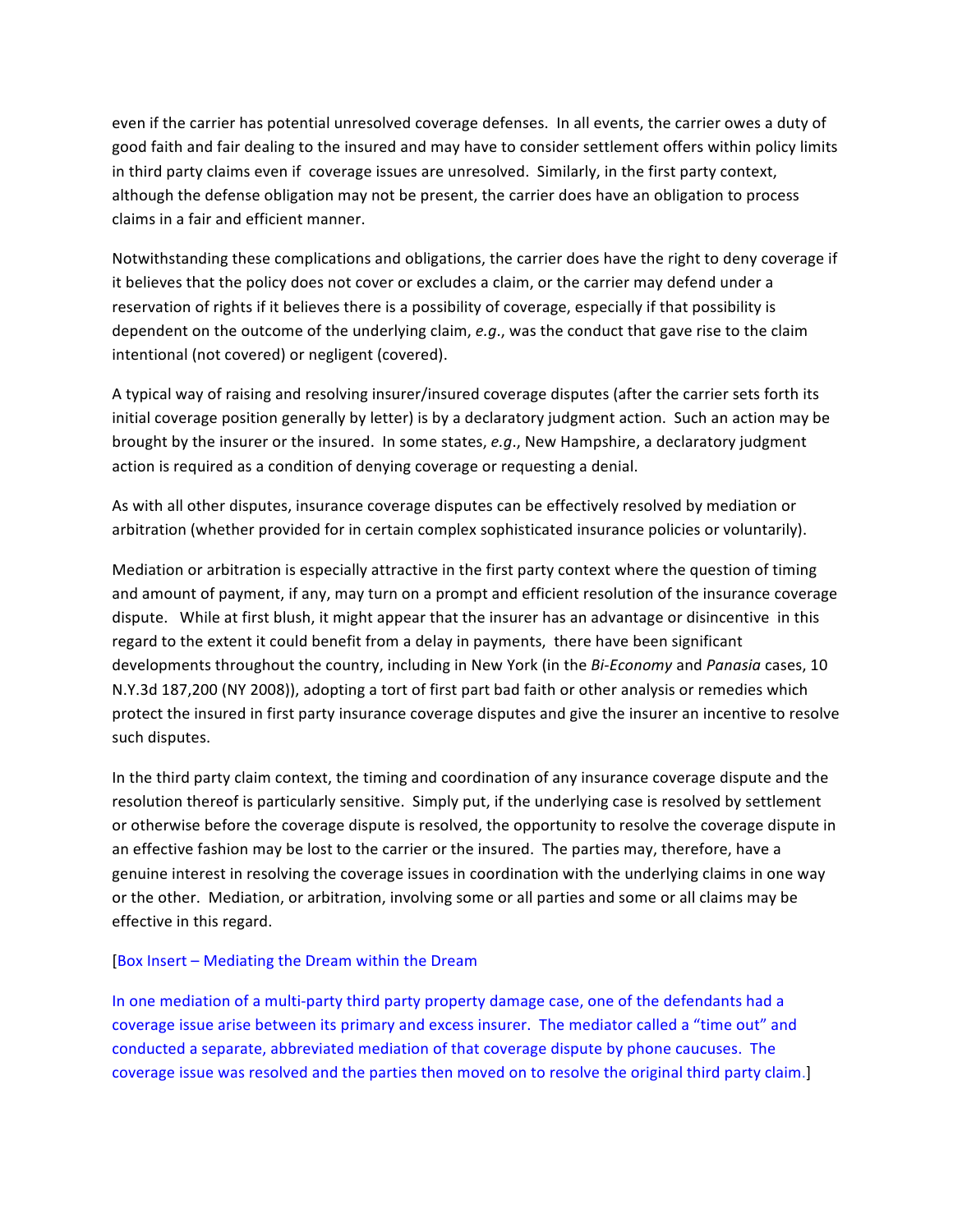Apart from these complexities, the same who, what, when, and why consideration noted above apply. In endeavoring to coordinate an underlying claim proceeding with an insurance coverage dispute, the when of any mediation and the who is involved amongst the parties and their representatives becomes critical. On the insurer side for example, there is typically and appropriately, a separation between the adjusters or claims representatives handling the defense of the underlying litigation, and those responsible for the coverage dispute. This is where they need to coordinate. The why includes the potential benefit of resolving the coverage issue which may impede resolution of the underlying claim and/or resolving the underlying claim which may be impacting the resolution of the coverage dispute. The what may involve a mechanism to bring together in a single forum, e.g., before a mediator, parties involved in different proceedings or aspects thereof.

Finally, a word about the need for subject matter expertise in mediators or arbitrators. In arbitration, expertise is what is often sought in a decision maker, although some have argued that non-experts might approach a case with a more open mind. In mediation, maintaining an open mind is essential in the mediator; and process skills are of paramount importance. Nevertheless, users of these processes in insurance coverage matters, find it helpful if their mediators or arbitrators are conversant with insurance policy interpretation and implementation.

# 3) Insurer v. Insurer Disputes

Another area where mediation or arbitration may be particularly effective is in insurer v. insurer disputes.

Because of the complexity of the world we live in, it is not uncommon to encounter situations where multiple carriers and policies may respond to one or more potentially covered claims. This may give rise to disputes among carriers under "other" insurance clauses which seek to prioritize coverage obligations between carriers, or pursuant to subrogation rights, or where primary and excess carriers are involved, or there are additional insured claims, etc.

Disputes between insurers present a perfect opportunity for mediation or arbitration. One reason for this is that since insurers will often find themselves on one side of an issue in one case and on the opposite side of that issue in another case, or even on both sides of an issue in the same case, e.g., with affiliated carriers or the same carrier involved for different insureds, there are multiple situations where it would be in the carriers' interest to have an efficient effective resolution of the particular case without setting a precedent for one position or an another.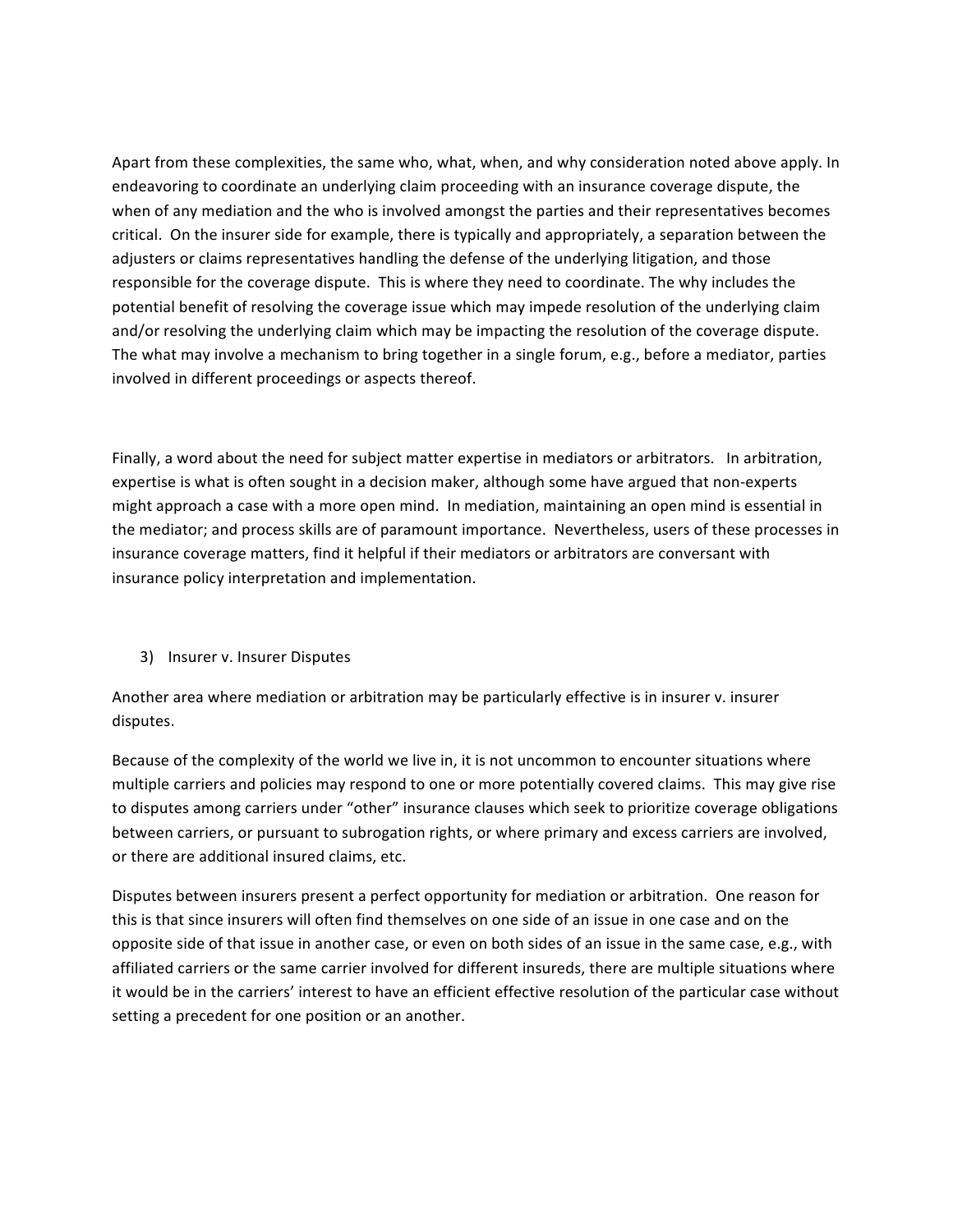Beyond the potential for setting unwarranted precedent in litigations between carriers, arbitration or mediation is simply an unusually effective mechanism for resolving disputes between entities which are in the business of resolving and paying for disputes. No entity is better equipped and has more interest in efficient effective resolution of claims and the coverage therefore than an insurance company - and insurers would prefer to avoid battling with each other, although the nature of today's' massive insured litigation is such that more often than not carriers will find themselves on opposite sides of the table from their colleagues in the industry and have difficult problems between themselves that need to be resolved. Once again the who, when, what and why become important. It is often important that insurance executives at the appropriate level recognize the significance of the issue to be resolved in the broader sense of the business rather than just the dollars and cents of a particular case. When is important in the evolution of the underlying matter and the issues between the carriers. The what is to identify an appropriate forum and mechanism and the why is because particularly with carriers it becomes a question of the best and most effective way to run their business.

4) Reinsurance:

"Reinsurance" is basically the industry practice where one insurer insures all or a portion of another insurer's liabilities. Virtually all reinsurance agreements are in writing, and most contain either arbitration clauses or the occasional mediation clause. Thus, the first and best benefit of this ADR mechanism in reinsurance is that it is contractual, i.e. automatic and nonnegotiable. Unless the very efficacy of the arbitration or mediation clause is challenged, the parties cannot litigate.

Arbitration: By design, reinsurance arbitrations are meant to be faster, less expensive and more industry-focused than the usual litigation model. The typical panel consists of three individuals, two quasi-partisan arbitrators<sup>3</sup>, one selected by each party, and a third, neutral umpire, technically chosen by the two arbitrators, who manages the proceedings. The arbitrators are quasi-partisan because parties interview them in advance to ensure, based on the pre-discovery facts as described, that they generally support the party's position. Also, in some cases, the parties and their arbitrators continue to have ex parte conversations throughout most of the case, usually terminating with the parties' filing of their initial, pre-hearing briefs. Ultimately, arbitrators "vote with the evidence" in final deliberations. The neutral umpire has no ex parte communications at all with either side. While the contracts technically permit the arbitrators to select the neutral alone, most do so with outside counsel and party

 $3$  This characteristic of arbitrators depends upon the rules under which the arbitration is conducted. For example, under Rule 17, Disqualification of Arbitrator, of the Commercial Arbitration Rules of the American Arbitration Association: "(a) Any arbitrator shall be impartial and independent and shall perform his or her duties with diligence and in good faith, and shall be subject to disqualification for (i) partiality or lack of independence, (ii) inability or refusal to perform his or her duties with diligence and in good faith, and (iii) any grounds for disqualification provided by applicable law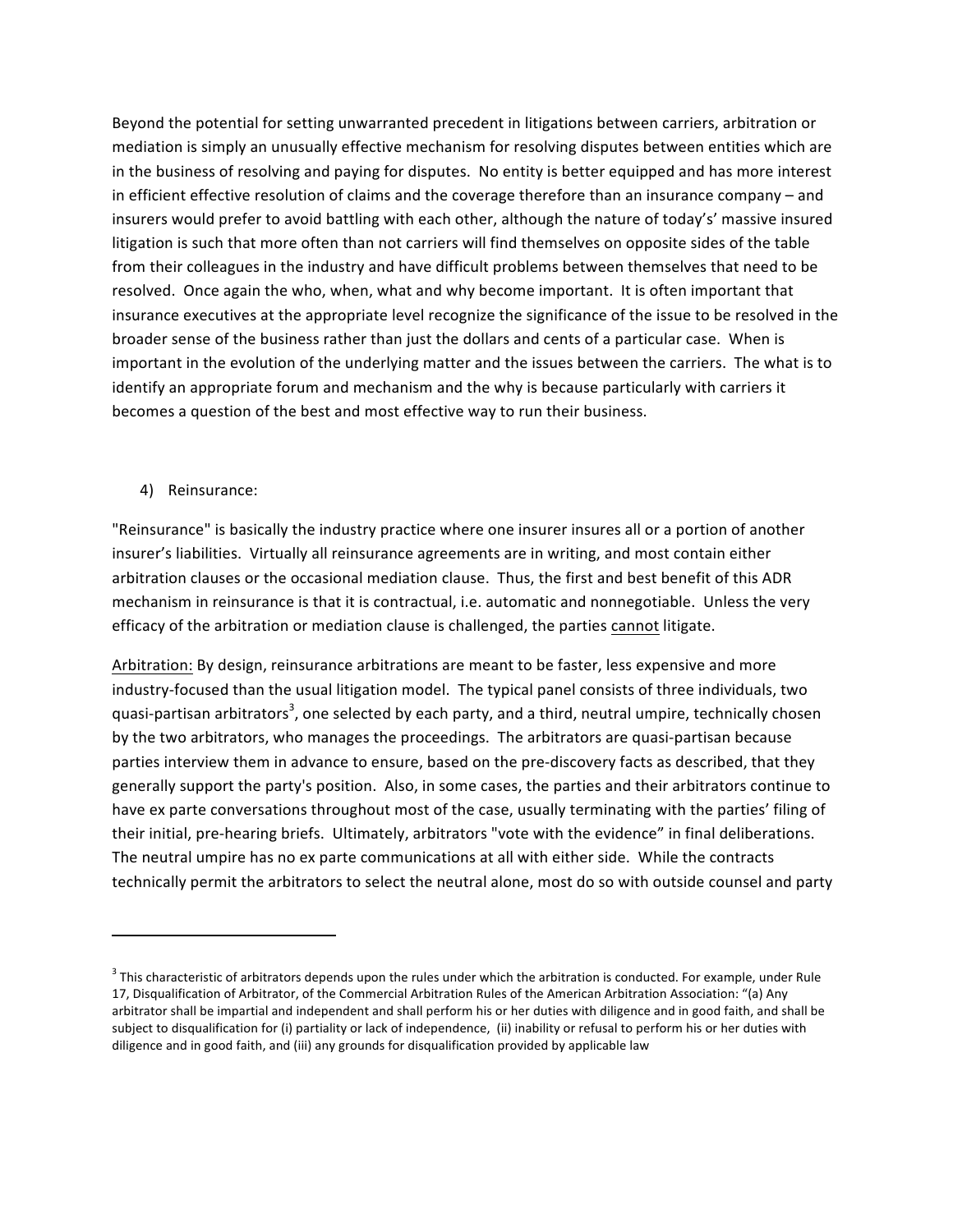input. Since decisions require a panel majority, the neutral umpire casts the swing vote, if necessary, throughout the case.

Another important benefit of the reinsurance arbitration model is that all three panelists are experts in the industry customs and usages of the particular lines of business, claims and practices in dispute. This is one of the quintessential aspects of arbitration that differentiates it from litigation. The people reviewing and weighing the evidence, assessing the parties' conduct and witnesses' credibility, and interpreting the agreements have been involved in the very business in dispute for years, enabling them to make informed judgments. While arbitrators are not permitted to discuss evidence outside the record in deliberations, they may apply their knowledge of industry customs and practices to judge the facts, assess witness credibility and understand contract language.

Typically, most arbitration clauses contained a broadly worded "Honorable Engagements" clause, for example: "The arbitrators shall interpret this Contract as an honorable engagement and not as merely a legal obligation; they are relieved of all judicial formalities and may abstain from following the strict rules of law. " This clause, combined with their non-codified yet recognized authority, provides arbitration panels with broad discretion to apply industry standards and equity, not necessarily strict legal rulings, to resolve all manner of procedural and substantive disputes, to manage the proceedings before them, and ultimately to render a fair and just award based upon the totality of the circumstances.

This discretion is particularly beneficial to parties because it affords panels the ability to mold and streamline the proceedings to the particular facts, issues, and amounts in dispute. For example, to prevent the occasional overly zealous counsel from "over litigating," the dispute, panels may limit the availability and scope of discovery, the number and length of depositions, the amount and necessity of hearing witnesses, and many other procedural aspects of the case, especially since most arbitration clauses do not require the application of Federal or State rules of evidence or procedure. Like judges, arbitrators have authority to issue sanctions, draw adverse inferences and, where necessary, dismiss elements of an offending party's case, to maintain control of the process.

If properly molded and limited to the particular necessities of the given case, the arbitration process is designed to proceed to hearing and award much faster and less expensively than litigation. Following the hearing, most arbitration panels promptly issue "non-reasoned" awards - essentially a few lines stating who won and the amount of damages awarded. The trend in more recent arbitrations and newer arbitration clauses is for parties to specifically request the issuance of a "reasoned award." Even in that instance, panels usually issue awards much faster than courts, since the acceptable form of reasoned award requires a brief statement of factual findings, followed by the panel's ruling on each contested issue - much less than the typical length and scope of a court opinion.

The benefits of a reasoned award are obvious. First, it provides the parties insight into the panel's reasoning process and rationale for their decisions, particularly important if aspects of the panel's ruling differ from either party's requests. Second, allowing the losing party to understand how and why the panel ruled against them reduces the possibility that the award will be challenged as "arbitrary,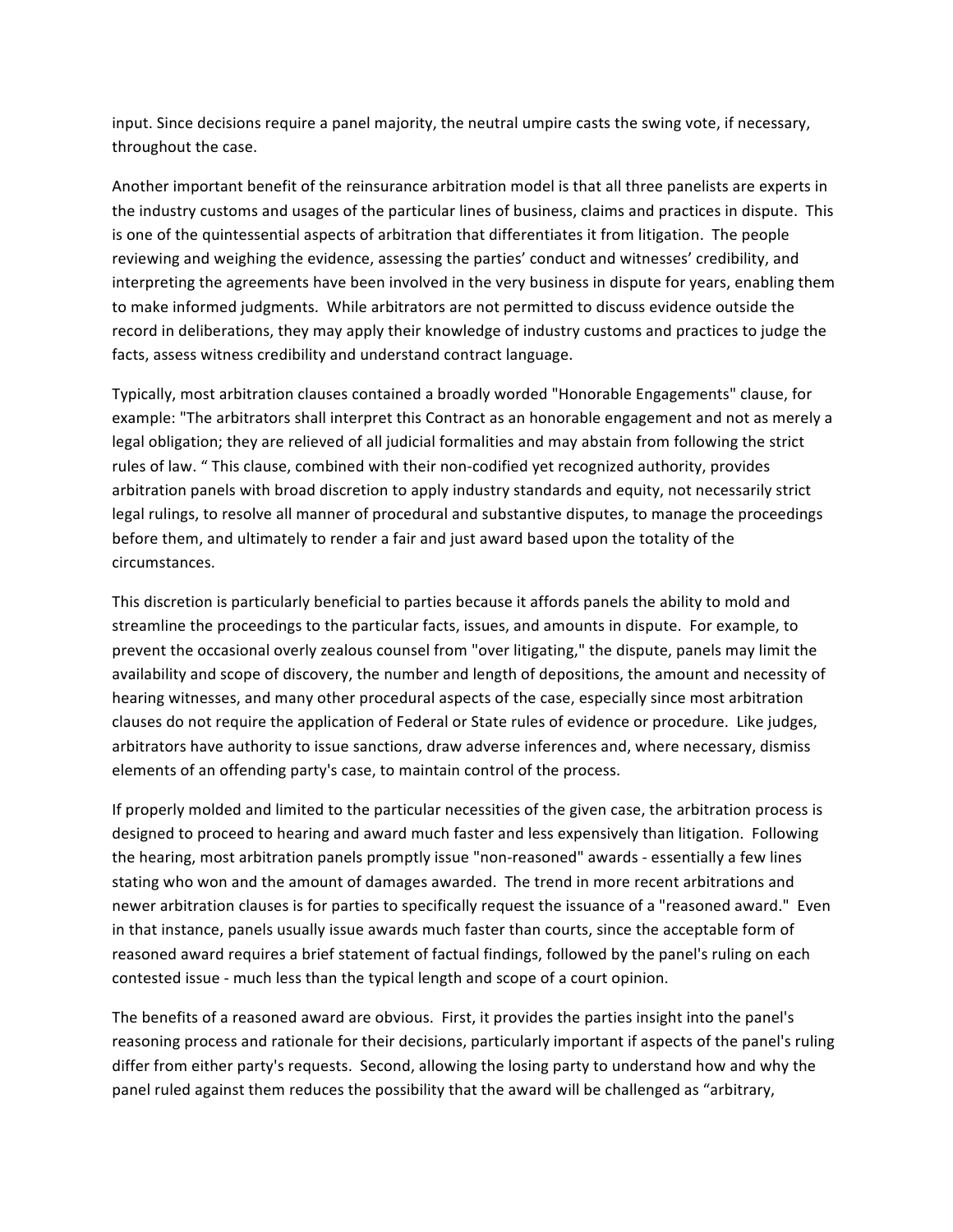capricious or unreasonable." And third, since many parties have business relationships, governed by the very contract(s) involved in the dispute, that continue post arbitration, a reasoned award reveals how the parties should construe the challenged terms and conditions in the future, avoiding repetitive, expensive and wasteful arbitrations over identical issues.

Mediation: The mediation model employs an impartial, trusted facilitator to help parties explore, respect and react to objective, subjective and psychological factors creating conflict between them, helping them to perceive and communicate positions leading to an inexpensive, voluntary resolution of the dispute on their own terms. Though a mediator with reinsurance industry background is preferred, the technical aspects of the specific factual and legal issues in dispute are not the most important elements of the process. In joint meetings and private caucuses, an experienced, professional mediator with no formal power to issue rulings works with the parties, using an informal, confidential process designed to suspend judgment and promote candor, to identify and understand each side's interests and goals underlying the actual dispute. To the trained and experienced mediator, disputes present an opportunity to empower parties to structure a resolution that best meets their respective short and long term needs.

Currently in the US, disputants have been slow to select mediation to resolve reinsurance disputes. But mediation, by its very nature, fits well within the reinsurance model for many reasons. First, contractual reinsurance relationships, whether from active underwriting or run-off business, typically last longer than one underwriting year. Mediators can harness the positive power of this beneficial, continued relationship to facilitate the parties' negotiations. Second, as a facilitated negotiation, mediation is symbiotic with the usual background and experience of reinsurance professionals – industry savvy business people accustomed to arms-length negotiations, but occasionally stuck within their own positions, unable to objectively assess their adversary's views. Finally, since the aggravation, expense and time required to arbitrate or litigate is on the rise, the reinsurance industry is searching for alternatives and beginning to choose mediation, either by contract or ad hoc agreement. Compared to arbitration or litigation, mediation is a less aggressive, less costly, less damaging and less divisive alternative.

The reinsurance mediation process offers participants many benefits:

Given the complexity and overlapping nature of reinsurance contractual relationships and resultant business/factual/legal issues, sufficient time and care must be given to pre-mediation preparation. Before the actual mediation session, the parties submit mediation statements containing salient documents and information supporting their positions on specific issues in dispute. Both before and after these are filed, the mediator works with the parties jointly and individually by phone or in person to uncover the underlying interests to be addressed, some of which may transcend the narrow issues briefed in their mediation statements. For example, in the usual ceding company/reinsurer relationship, the cedant and/or its broker may possess documents and information that the reinsurer has requested and/or needs to fully evaluate its current position, requiring the mediation to be "staged" to accommodate such production. Proper pre-mediation planning is critical. If handled correctly, parties,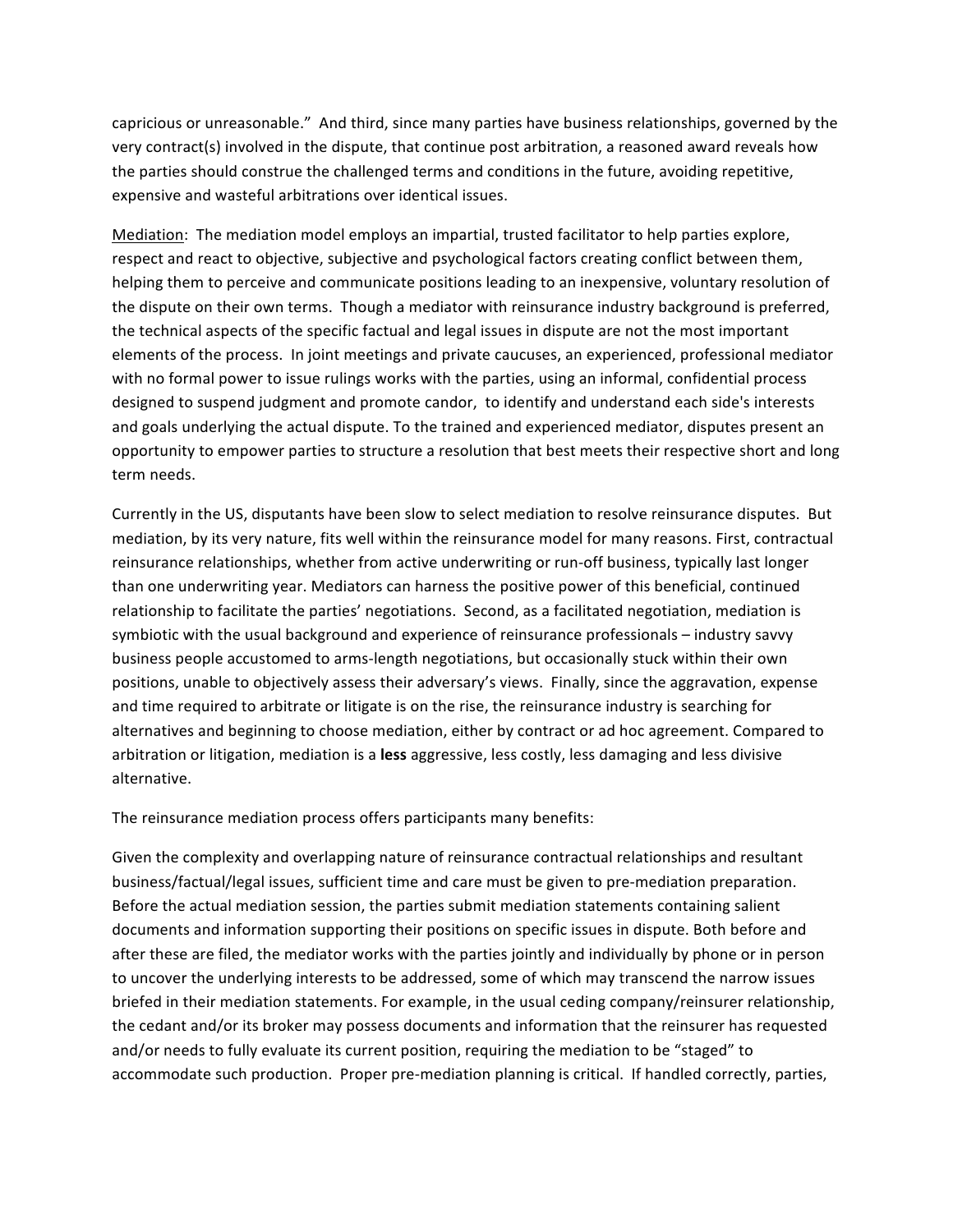counsel and the mediator arrive at the mediation room better prepared to address their true underlying needs and interests.

Reinsurance professionals are no more immune to psychological negotiation roadblocks than anyone else. In the opening joint session, the mediator first asks parties and counsel to actively listen to, understand and acknowledge their business partner's arguments, even repeating them back to one another, as a sign of their appreciation and respect for such views. This often overlooked but incredibly powerful step builds trust, breaks down barriers and actually makes the other side less defensive and more candid, producing valuable information to use in the mediation process; information which helps define the proper depth and scope of issues the participants must address and resolve.

Especially with reinsurance experts, often negotiators themselves, who well understand the merits of both parties' positions, the real work of an industry savvy mediator occurs in private caucuses. There, the mediator meets separately with and encourages each side to suspend judgment and comfortably and critically evaluate their positions, creatively explore options to resolve their disputes and, with the mediator's help, develop proposals designed to get what they need, not what they want, from a mutually-acceptable settlement. Once the mediator garners the respect and trust of both sides, s/he can deftly help parties develop, discuss and respond to successive financial and non-financial proposals, supported by an articulated rationale, designed to satisfy the offering party's needs and the responding party's interests. The very heart of the process, this unscripted, evolving and changing dynamic requires a perceptive, inventive and focused mediator, patient, calm and committed parties, and an open exchange of ever-broadening proposals that accentuate agreement and eliminate disagreement.

The true value of any mediator reveals itself at negotiation impasse. In reinsurance, internal, corporate and/or financial pressures often impact one party's ability or willingness to settle on negotiated terms, leaving a gap between the last demand and last offer. Maintaining a positive, trusting environment, the mediator should continue moving the parties to propose alternatives and reframe the problem, remaining focused on re-evaluating barriers between them and brainstorming ways to eliminate them. A mediator who has worked in the reinsurance business can knowledgeably help the parties explore "value-generating" alternatives that lead to acceptable compromises and settlement.

Charles Platto is a principal of The Law Offices of Charles Platto in New York, and is an independent arbitrator and mediator in domestic and international insurance and commercial matters. He is an adjunct professor of insurance law and litigation at Fordham Law School, previously at Vermont and NYU Law Schools. Mr. Platto was formerly a commercial litigation partner at Cahill Gordon & Reindel, Chair of the Insurance Practice Group at Wiggin and Dana and head of his own national boutique insurance law firm. He is a vice chair of the ABA TIPS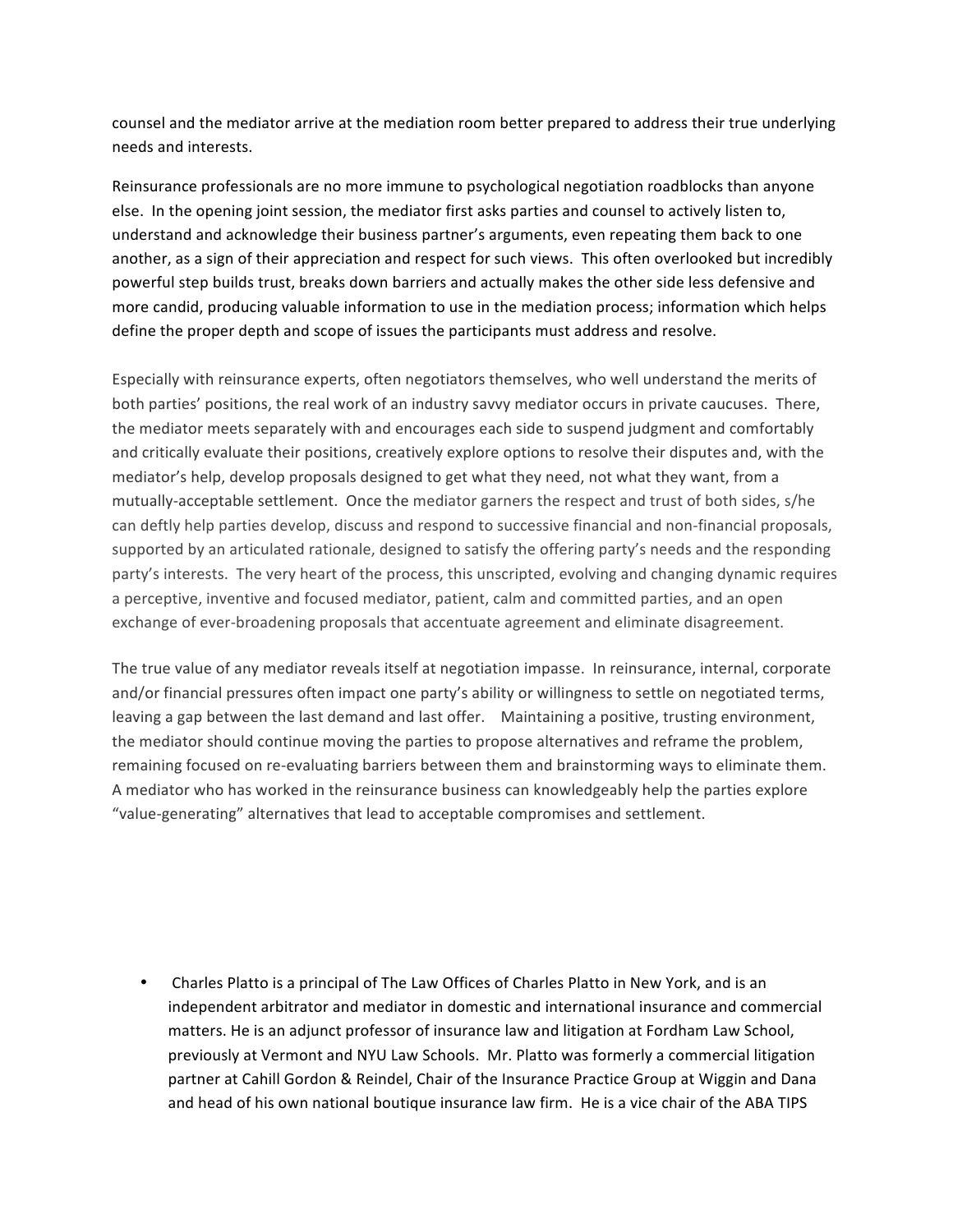Insurance Coverage Litigation Section and an Editor of the Insurance e Litigation Reporter. He lectures and writes regularly on insurance and arbitration /mediation topics. Mr. Platto is an ARIAS (AIDA Reinsurance and Insurance Arbitration Society) certified arbitrator and a member of REMEDI (Reinsurance Mediation Institute). He is also a member of the distinguished panels of neutrals of the Center for Public Resources (CPR) Institute for Conflict Prevention for insurance, insurer policyholder, environmental, international and New York. He is a member of the panel of international arbitrators of the AAA International Centre for Dispute Resolution (ICDR), and a registered arbitrator, mediator and expert with the International Chamber of Commerce (ICC).

- Peter A. Scarpato is President of Conflict Resolved, LLC, and President and Vice Chair of the Board of Directors of The Re/Insurance Mediation Institute, Inc. ("ReMedi"). An independent ADR professional who has served in hundreds of cases as either arbitrator or mediator, Peter's current practice includes civil, commercial, contract, construction and insurance disputes, with a specific expertise in property/casualty reinsurance, run-off business, securities and surety. He is a member of several arbitration and mediation associations, including ARIAS-US. (Certified Umpire and Arbitrator), ReMedi, Case Closure, LLC, Construction Dispute Resolution Services, Inc., FINRA Dispute Resolution and the ADR programs of the New Jersey and New York State and Federal Courts. Peter is a licensed attorney in New Jersey and New York, serves on the Board of Directors of the NJSBA Dispute Resolution Section, and on the ADR committees of the NYSBA and New York City Bar. He is a frequent lecturer and publisher of articles on ADR, insurance and reinsurance issues and serves as the Publication Committee Vice Chair and Editor-in-Chief of AIRROC Matters, AIRROC's newsletter covering run-off company issues.
- Simeon H. Baum, President of Resolve Mediation Services, Inc. (www.mediators.com; www.disupteResolve.com), was the founding Chair of the New York State Bar Association's Dispute Resolution Section. He has been active since 1992 as a neutral in dispute resolution, assuming the roles of mediator, neutral evaluator and arbitrator in over 900 matters, including the highly publicized mediation of the Studio Daniel Libeskind-Silverstein Properties dispute over architectural fees relating to the redevelopment of the World Trade Center site, and Trump's \$1 billion suit over the West Side Hudson River development. He was selected for New York Magazine's 2005 - 2011 "Best Lawyers" and "New York Super Lawyers" listings for ADR, and has been selected "Lawyer of the Year" for ADR in the 2011 New York Best Lawyers list. His litigation and mediation background includes work in the insurance (first party and third party claims) and reinsurance areas. Mr. Baum has served on a wide range of court-annexed, agency, SRO, industry and private ADR panels. Mr. Baum has shared his enthusiasm for ADR through teaching, training, extensive writing, public speaking, and assuming positions of leadership in various Bar organizations and Court advisory groups. He has taught ADR at NYU's School of Continuing and Professional Development, and he teaches Negotiation, and Processes of Dispute Resolution (focusing on Negotiation, Mediation and Arbitration) at the Benjamin N. Cardozo School of Law. He developed and conducts 3-day programs training mediators for the Commercial Division, Supreme Court, New York, Queens, and Westchester Counties. He has